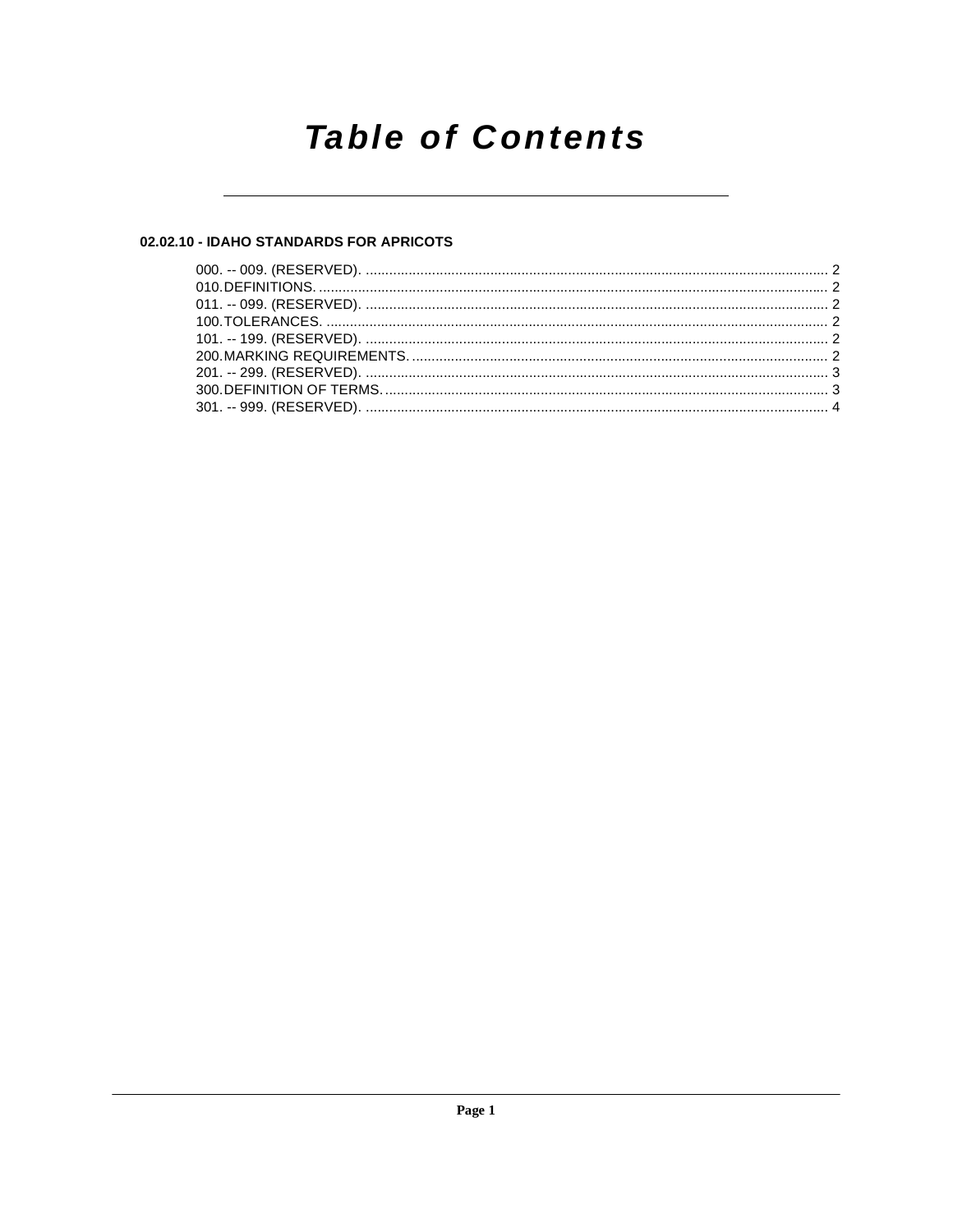#### **IDAPA 02 TITLE 02 Chapter 10**

#### **02.02.10 - IDAHO STANDARDS FOR APRICOTS**

#### <span id="page-1-1"></span><span id="page-1-0"></span>**000. -- 009. (RESERVED).**

#### <span id="page-1-9"></span><span id="page-1-2"></span>**010. DEFINITIONS.**

<span id="page-1-11"></span>**01. Idaho No. 1**. Idaho No. 1 shall consist of apricots of one variety which are mature but not soft, overripe or shriveled and which are well formed, free from decay, insect holes, and damage caused by skin breaks, cuts, limb rubs, russeting, growth cracks, dirt, hail, bruises, scale or other means. (7-1-93)

<span id="page-1-12"></span>**02.** Idaho No. 2. Idaho No. 2 shall consist of apricots of one variety which are mature but not soft, overripe or shriveled, and which are free from decay, insect holes and serious damage caused by skin breaks, limb rubs, russeting, growth cracks, hail, bruises or other means. (7-1-93) rubs, russeting, growth cracks, hail, bruises or other means.

<span id="page-1-10"></span>**03. Idaho Combination**. Idaho Combination shall consist of a combination of Idaho No. 1 and Idaho No. 2. When such a combination is packed, at least fifty percent (50%) of the apricots in any container shall meet the requirements of the Idaho No. 1. (See Section 100). (7-1-93) requirements of the Idaho No. 1. (See Section 100).

#### <span id="page-1-3"></span>**011. -- 099. (RESERVED).**

#### <span id="page-1-16"></span><span id="page-1-4"></span>**100. TOLERANCES.**

In order to allow for variations incident to proper grading and handling in each of the foregoing grades, the following tolerances, by count, are provided as specified. (7-1-93) tolerances, by count, are provided as specified.

<span id="page-1-8"></span>
$$
01. \qquad \textbf{Defects.} \tag{7-1-93}
$$

a. Idaho No. 1. A total of ten percent (10%) for apricots in any lot which fails to meet the requirements for the grade: Provided, that not more than one-half  $(1/2)$  of this tolerance, or five percent (5%), shall be allowed for defects causing serious damage, including therein not more than one-fifth (1/5) of this amount or one percent (1%) shall be allowed for apricots which are affected by decay. An additional ten percent (10%) by count of the apricots may be damaged by bruise.  $(7-1-93)$ 

b. Idaho No. 2. A total of ten percent (10%) for apricots in any lot which fail to meet the requirements for the grade: Provided, therein that not more than one percent  $(1%)$  be allowed for apricots which are affected by decay.  $(7-1-93)$ decay.  $(7-1-93)$ 

c. Idaho Combination. A total of ten percent (10%) for apricots in any lot which fail to meet the requirements for the grade: Provided, therein that not more than one percent  $(1%)$  shall be allowed for apricots which are affected by decay.  $(7-1-93)$ are affected by decay.

<span id="page-1-14"></span>**02. Restrictions**. When applying the foregoing tolerances to the combination grade, no part of any tolerance shall be used to reduce the percentage of Idaho No. 1 apricots required in the combination, but individual containers may have not more than ten percent (10%) less than the percentage of Idaho No. 1 required, provided that the entire lot average is within the percentage specified. (7-1-93)

<span id="page-1-15"></span>**03. Samples**. Individual samples shall have not more than one and one-half (1 1/2) times any tolerance is provided, that the averages for the entire lot are within the tolerances specified for the grade. (7-1-93) specified; provided, that the averages for the entire lot are within the tolerances specified for the grade.

#### <span id="page-1-5"></span>**101. -- 199. (RESERVED).**

#### <span id="page-1-13"></span><span id="page-1-6"></span>**200. MARKING REQUIREMENTS.**

<span id="page-1-7"></span>**01. Containers**. When apricots are packed in containers, such containers shall have stamped or marked thereon the variety, the net contents, and packer's name and address. (7-1-93)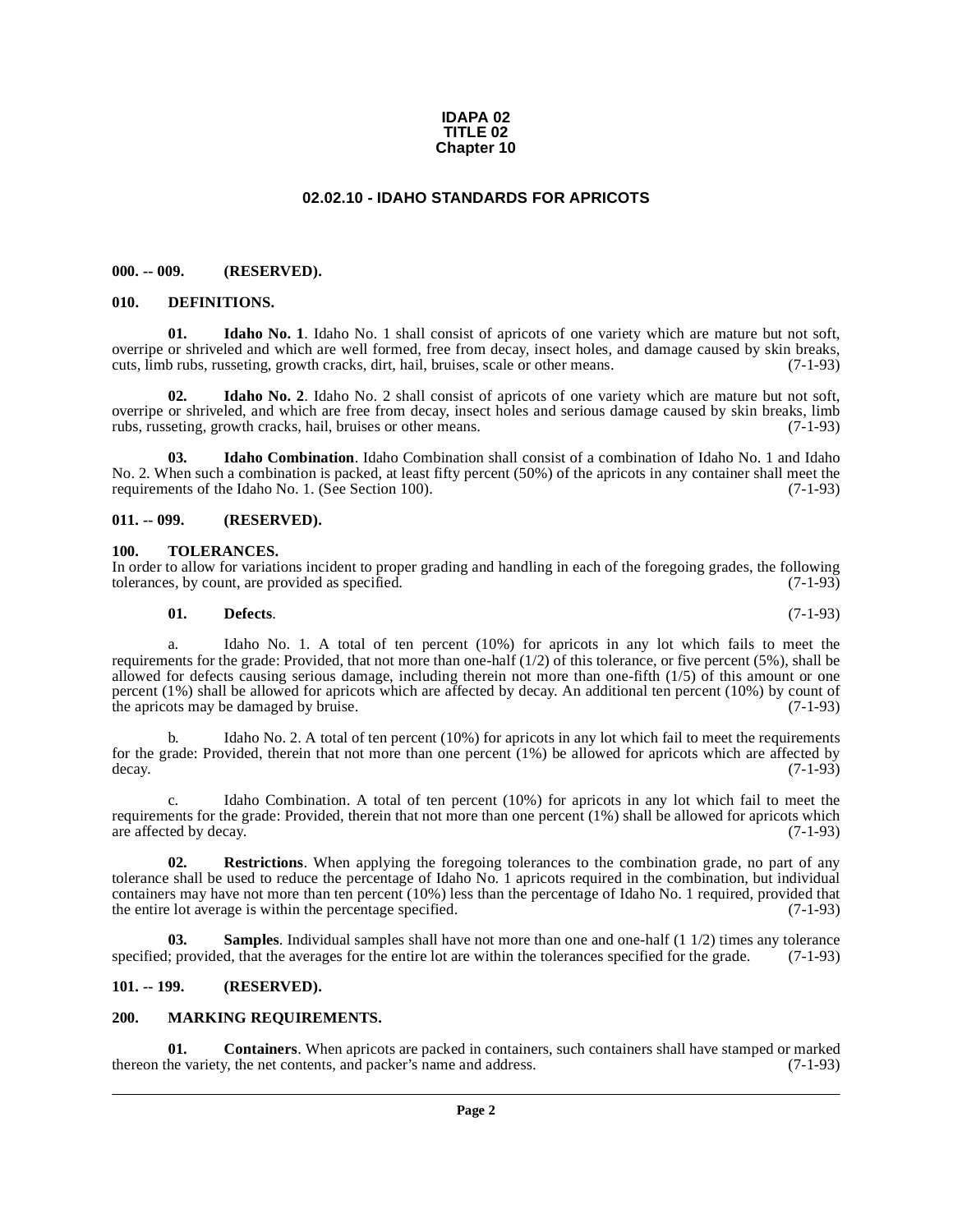<span id="page-2-6"></span>**02. Size**. The minimum size may be specified in terms of diameter or numerical count. When a minimum diameter is marked on the container, not more than ten percent (10%) by count shall be allowed for apricots below the marked size.  $(7-1-93)$ below the marked size.

#### <span id="page-2-0"></span>**201. -- 299. (RESERVED).**

#### <span id="page-2-3"></span><span id="page-2-1"></span>**300. DEFINITION OF TERMS.**

<span id="page-2-7"></span><span id="page-2-4"></span><span id="page-2-2"></span>**01. Mature**. "Mature" means having reached the state of maturity which will ensure a proper on of the ripening process. (7-1-93) completion of the ripening process. **02.** Well Formed. "Well formed" means having the characteristic shape of the variety. (7-1-93) **03. Damage**. "Damage" means that the apricot is injured to an extent readily apparent in the process of proper grading and handling. The following specific defects defined in this section will not be considered as damage.  $(7-1-93)$ a. Hail Marks: Well healed and shallow - allow one-eighth (1/8) inch in diameter. (7-1-93) b. When skin has not been broken: (7-1-93) i. Shallow - allow three-eighths (3/8) inch in diameter. (7-1-93) ii. Not shallow - allow one-fourth  $(1/4)$  inch in diameter. (7-1-93) c. Growth Cracks: (7-1-93) i. Well healed - allow three-eighth (3/8) inch in length. (7-1-93) ii. Riland variety - allow one-half  $(1/2)$  inch in length. (7-1-93) d. Limb Rubs: Smooth and shallow - allow one-fourth (1/4) inch in diameter. (7-1-93) e. Russeting: Allow one-fourth (1/4) surface area in aggregate. (7-1-93) f. Skin Breaks: (7-1-93) i. Punctures - allow three-sixteenths (3/16) inch in diameter. (7-1-93) ii. Stem pulls - allow three-eighths (3/8) inch in diameter. (7-1-93) iii. Riland variety - allow one-half  $(1/2)$  inch in diameter. (7-1-93) g. Bruises: Allow five percent (5%) of the surface area. (7-1-93) h. Scale: Allow two (2) scale marks. (7-1-93) i. Dirt: Allow when not readily apparent. (7-1-93) **04. Serious Damage**. "Serious damage" means immaturity or any deformity, or injury which causes breaking of the skin, or which seriously affects the appearance. The following specific defects defined in this section will not be considered as serious damage. (7-1-93)

<span id="page-2-5"></span>

|  | Bruises: Allow ten percent (10%) of the surface area. | $(7-1-93)$ |
|--|-------------------------------------------------------|------------|
|  | Growth cracks:                                        | $(7-1-93)$ |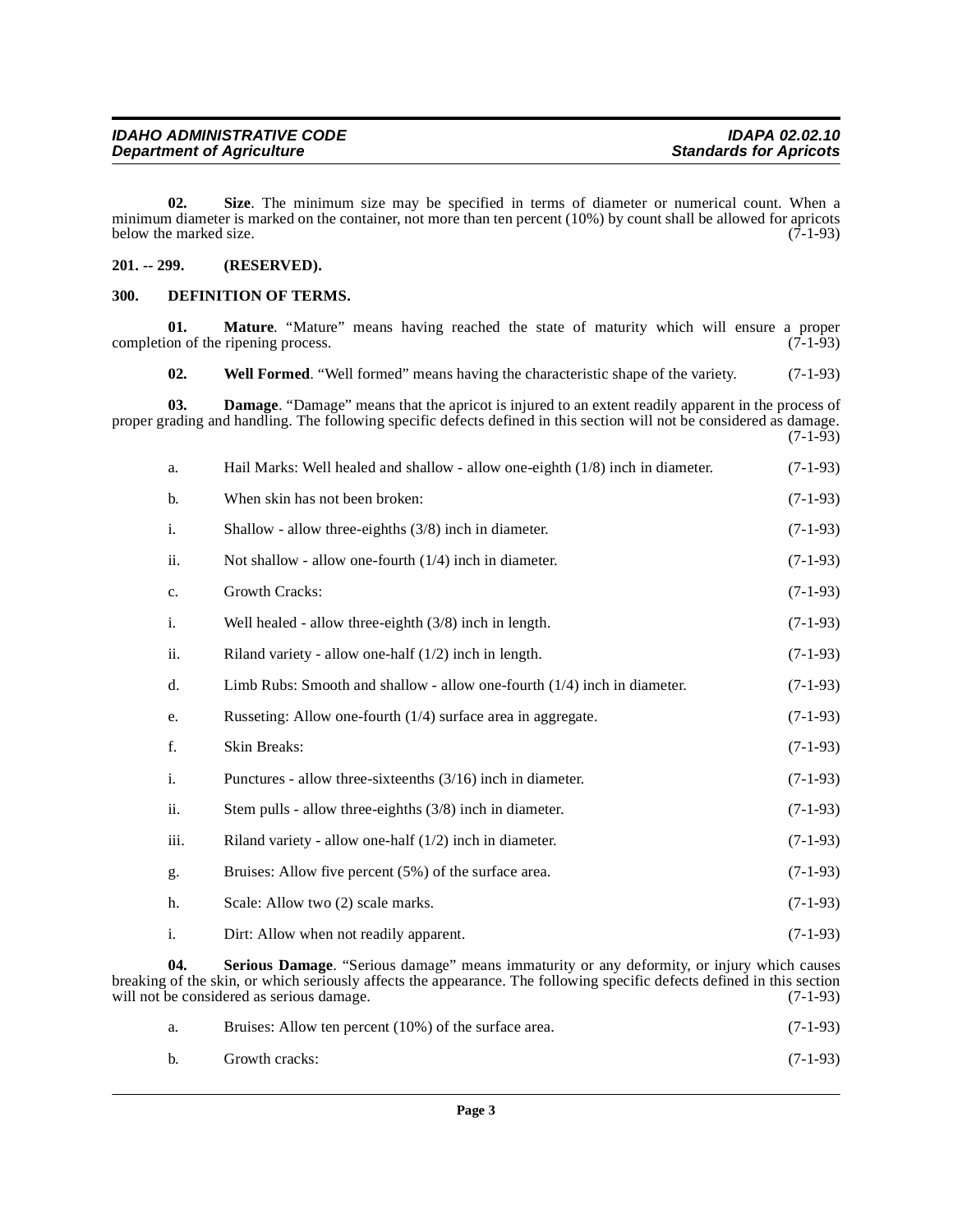| i.  | Well healed - allow one-half $(1/2)$ inch in length.                      | $(7-1-93)$ |
|-----|---------------------------------------------------------------------------|------------|
| ii. | Riland variety - allow five-eighths $(5/8)$ inch in length.               | $(7-1-93)$ |
| c.  | Hail Marks:                                                               | $(7-1-93)$ |
| i.  | Well healed - allow three-eighths $(3/8)$ inch in aggregate.              | $(7-1-93)$ |
| ii. | When skin has not been broken - allow one-half $(1/2)$ inch in aggregate. | $(7-1-93)$ |
| d.  | <b>Skin Breaks:</b>                                                       | $(7-1-93)$ |
| i.  | Stem pulls - allow one-half $(1/2)$ inch in diameter.                     | $(7-1-93)$ |
| ii. | Other skin breaks - allow three-eighths $(3/8)$ inch diameter.            | $(7-1-93)$ |

<span id="page-3-1"></span>**05. Diameter**. "Diameter" means the greatest diameter, measured through the center of the apricot, at right angles to a line running from the stem to the blossom end. (7-1-93)

<span id="page-3-0"></span>**301. -- 999. (RESERVED).**